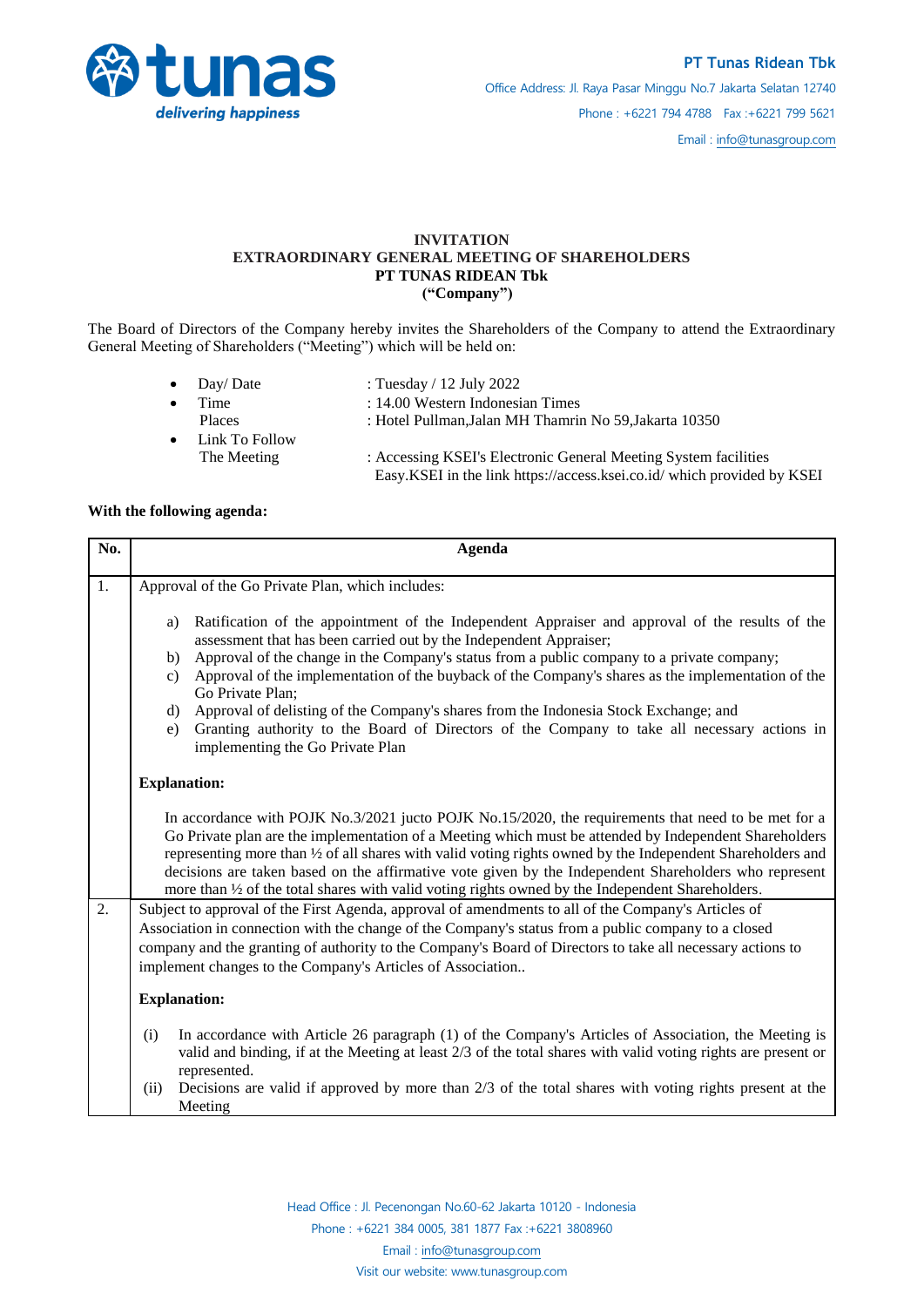

## **General requirements:**

- 1. The Company will hold the Meeting physically and electronically through the Easy.KSEI application.
- 2. Announcement of the holding of the Meeting has been announced through the IDX Website and the Company's Website on June 3, 2022.
- 3. The Company does not send a separate invitation letter to the Shareholders. In accordance with the provisions of the Company's Articles of Association, this advertisement acts as an official invitation to the Shareholders of the Company.
- 4. Those who are entitled to attend or be represented at the Meeting are:
	- a. For the Company's shares that have not been placed in Collective Custody, the Company's shareholders (or represented by their legal proxies), whose names are registered in the Company's Register of Shareholders on 17 June 2022 at the latest until 16.00 WIB at PT Datindo Entrycom, the Company's Securities Administration Bureau domiciled in Jakarta, having its address at Jl. Hayam Wuruk No. 28, Jakarta 10120.
	- b. For the Company's shares which are in the Collective Custody, only the account holder of the Company (or represented by their legal proxies), whose name is recorded in the register contained in the account holder or custodian bank at PT Kustodian Sentral Efek Indonesia ("KSEI") as of June 17, 2022 at the latest until 16.00 WIB which is specially made for this Meeting.
	- c. Shareholders of the Company or their proxies who will attend the Company's Meeting are respectfully requested to submit to the registration officer the original KTUR and a photocopy of their ID card or other identification before entering the Meeting room.
	- d. Bagi wakil Pemegang Saham Perseroan yang berbentuk badan hukum, selain menyerahkan asli KTUR dan fotokopi KTP atau tanda pengenal lainnya, juga harus menyerahkan fotokopi anggaran dasar yang terakhir dan akta pengangkatan pengurus terakhir dari badan hukum yang diwakilinya;
- 5. With due observance of security and health protocols as well as to facilitate registration of the presence of shareholders, Eligible Shareholders or their legal proxies are respectfully requested to be at the Meeting venue 1 (one) hour before the Meeting begins. To ensure a simple, concise and fast running of the Meeting, the Meeting will start on time and the registration desk will be closed at 14.00 WIB or other time if based on conditions it is necessary to be determined otherwise by the Meeting Committee. Eligible Shareholders or their legal proxies who are present after 14.00 WIB are not allowed to attend the Meeting
- 6. Materials on the agenda of the Meeting, as well as other documents related to the implementation of the Meeting are available and can be accessed and downloaded through the Company's website: https://www.tunasgroup.com from the date of this invitation until the meeting. The Company does not provide material in the form of hardcopy or softcopy in the form of a flash disk during the Meeting. For the orderliness of the Meeting, the Shareholders or their proxies are respectfully requested to be in the Meeting room 30 (thirty) minutes before the Meeting begins
- 7. Shareholders can be represented by their proxies
	- A. Through the KSEI Electronic General Meeting facility ("eASY.KSEI") on the website (https://access.ksei.co.id/) provided by KSEI as part of the electronic authorization mechanism (e-Proxy) in the process of holding the Meeting, with the following procedure
		- 1. Shareholders must first be registered in the KSEI Securities Ownership Reference facility ("KSEI AKSes"). In the event that the Shareholders have not been registered, please register via the website (https://access.ksei.co.id/);
		- 2. Shareholders who have been registered as KSEI AKSes users, may give their power of attorney electronically through eASY.KSEI;
		- 3. The period of time for Shareholders to submit their power of attorney and vote, make changes to the appointment of a proxy and/or vote for the agenda of the Meeting, or revoke their power of attorney, is from the date of this invitation until at the latest 3 (three) working days prior to the Meeting;
		- 4. Guidelines for registration, use, and further explanation regarding eASY.KSEI can be found on the website [\(https://access.ksei.co.id/\)](https://access.ksei.co.id/)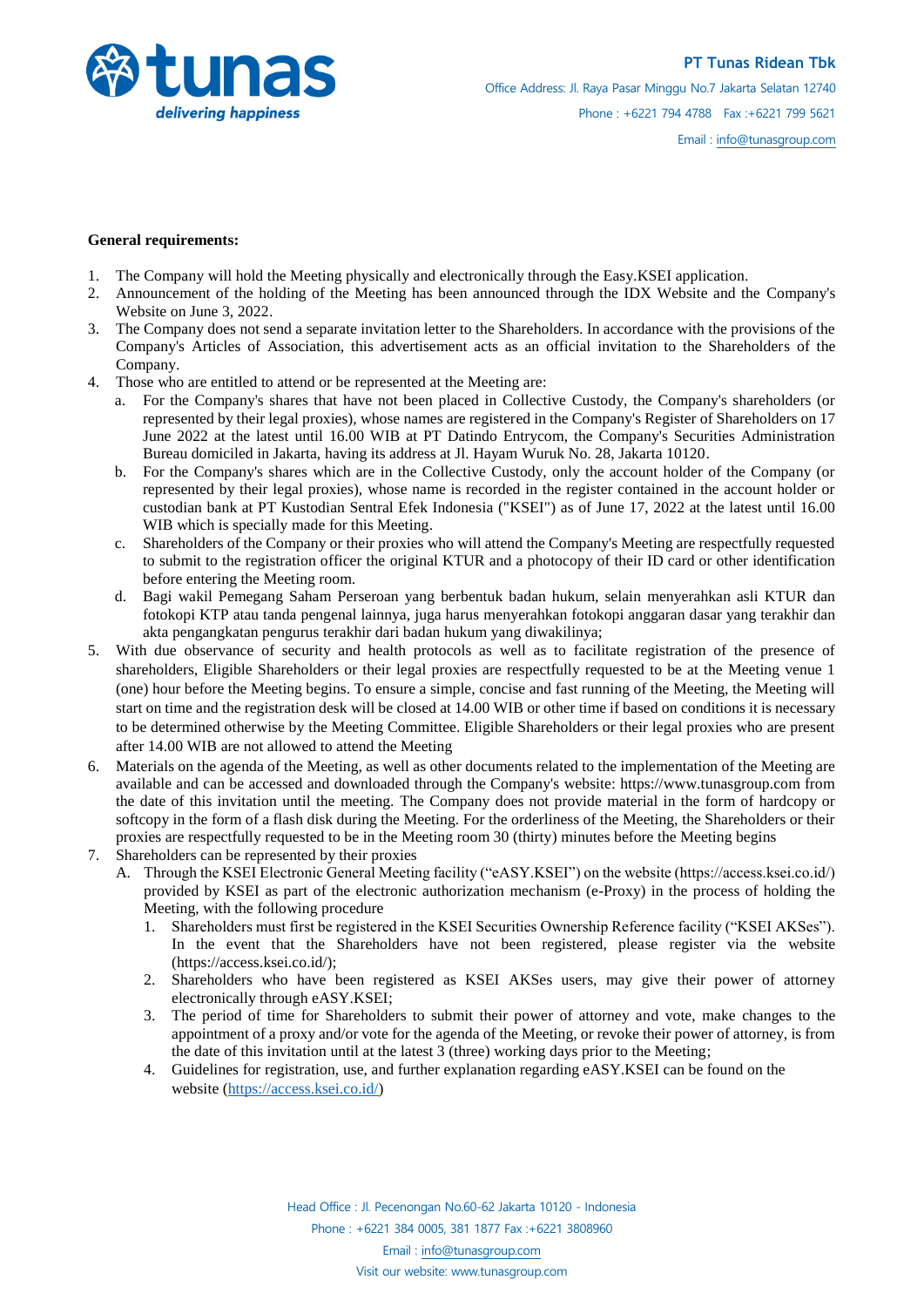

- B. By using the Power of Attorney form available on the Company's website (https://www.tunasgroup.com), with the following conditions:
	- 1. Shareholders who are unable to attend, may appoint a proxy to represent them with a valid power of attorney, provided that members of the Board of Directors, members of the Board of Commissioners and employees of the Company can act as proxy for Shareholders, but the votes they cast as proxies in Meetings are not counted in voting.
	- 2. For Shareholders whose addresses are registered overseas, the power of attorney must be legalized by a notary or local authorized official.
	- 3. The power of attorney form must be received by the Board of Directors of the Company no later than 3 (three) working days prior to the Meeting.
- C. Eligible Shareholders who attend and/or give power of attorney to the Registrar have the right to submit questions relevant to the agenda of the Meeting to the Registrar by email to smnhuda@datindo.com or in writing by letter, sent to the Registrar's Office, with the Subject "EGM Question Go Private" and completed with identity and number of votes, sent no later than 3 (three) working days before the Meeting is held. These questions as long as they are relevant will be submitted and discussed in the Meeting and recorded in the Minutes of Meeting prepared by a Notary and announced on the website of the Company and the PT Bursa Efek Indonesia.

## **Postscript:**

As an effort to prevent the spread of COVID-19, the Company urges Shareholders to follow the Government's directives to comply with the health protocols to prevent the spread of COVID-19, both before, during and after the Meeting. To that end, the Company urges Shareholders to participate in the Meeting by granting power of attorney electronically (e-Proxy) to an independent party appointed by the Company, namely the Registrar, through the eASY.KSEI facility.

Shareholders or their proxies who will remain physically present at the Meeting are required to follow the protocol at the Meeting venue that has been determined by the Company, including the following:

- 1. In accordance with applicable regulations, Meeting activities/activities will be carried out with a maximum limitation of the Meeting room capacity which will be allocated to Meeting officers, professional supporters and shareholders on a limited basis
- 2. At the time of attendance or registration of attendance, shareholders or their proxies are required to:
	- a. For the sake of convenience and health, Shareholders or their Proxies present are required to show negative antigen swab results which are still valid at the time of the Meeting (1x24 hours);
	- b. Do not have a body temperature of 370 C or more;
	- c. Not being sick (fever, cough, flu or cold);
	- d. Shareholders or their Proxy of Shareholders who will attend the Meeting must complete the following:
	- e. For Individual Shareholders, submit a photocopy of their Identity Card (KTP) or other identity card;
	- f. For the Proxy of the Individual Proxy outside the e-Proxy mechanism, submit the Original Power of Attorney along with a photocopy of the Identity Card (KTP) of the authorizer and the recipient of the power of attorney or other identity cards
	- g. While in the area around the meeting room and in the meeting room during the meeting, it is mandatory to wear a mask.
	- h. Following the direction of the meeting committee in implementing physical distancing policies at the meeting place both before the meeting starts, during the meeting, or after the meeting is over.
	- i. If the Shareholders or their Proxy are seen at the Meeting place who have or appear to have symptoms (such as cough, fever, flu) then they will be asked to leave the Meeting room.
	- j. Shareholders who have been present at the Meeting venue but are prohibited from attending or unable to enter the Meeting room due to security and health protocol reasons can still exercise their rights by granting power of attorney (to attend and cast their votes in each agenda item of the Meeting) to an independent party appointed by the Meeting. the Company, namely the Company's Securities Administration Bureau, PT Datindo Entrycom, by filling out and signing the Power of Attorney form provided by the Company at the location of the Meeting.
	- Head Office : Jl. Pecenongan No.60-62 Jakarta 10120 Indonesia k. Must follow and obey the directions and decisions of the meeting organizing committee. The

Phone : +6221 384 0005, 381 1877 Fax :+6221 3808960

Email : [info@tunasgroup.com](mailto:info@tunasgroup.com)